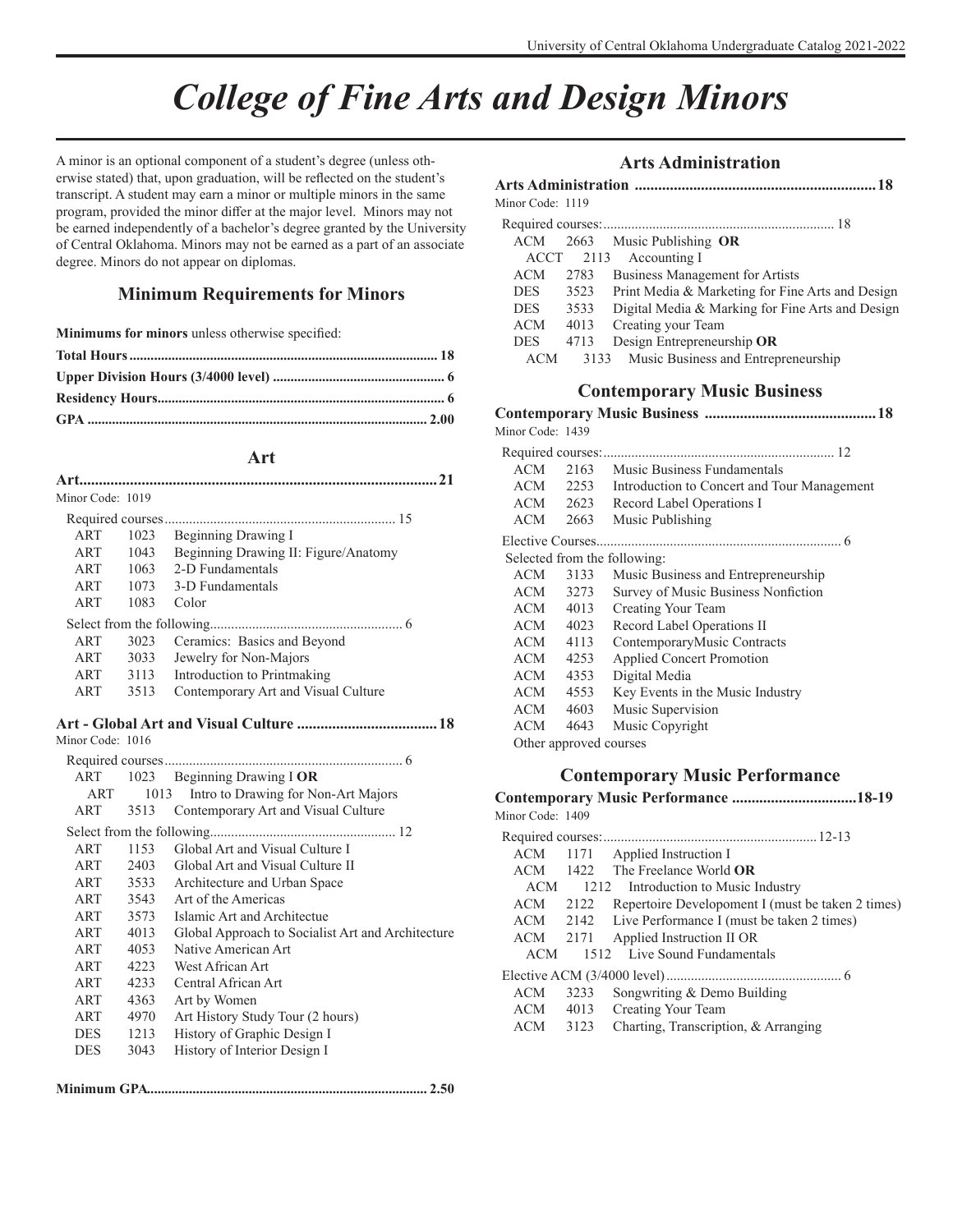## *College of Fine Arts and Design Minors- continued*

#### **Contemporary Music Performance - Songwriting ............18** Minor Code: 1408

| Required courses: |      | .                                      |
|-------------------|------|----------------------------------------|
| ACM               | 1142 | Music Fundamentals                     |
| ACM               | 1722 | Topline Writing                        |
| ACM               | 2012 | Songwriting I                          |
| ACM               | 2222 | Music IT I OR                          |
| ACM               | 2442 | Music IT II                            |
| ACM               | 2512 | Songwriting II                         |
| ACM               | 2551 | Session Lab (must take at least twice) |
| ACM               | 3123 | Charting, Transcription, Arranging     |
| ACM               | 3233 | Songwriting and Demo Building          |

#### **Contemporary Music Production**

#### **Contemporary Music Production ........................................18** Minor Code: 1429

| 1252 | Studio Recording I            |
|------|-------------------------------|
| 1432 | Studio Recording II           |
| 2212 | Studio Recording III          |
| 2712 | Studio Recording IV           |
| 1522 | DAW I                         |
| 1622 | <b>DAW II</b>                 |
| 3343 | The Physics of Sound          |
| 4223 | Advanced Mixing and Mastering |
|      | Required courses:             |

#### **Contemporary Music Production - Post Production**

| <b>Audio</b>     |      | 18                            |
|------------------|------|-------------------------------|
| Minor Code: 1428 |      |                               |
|                  |      |                               |
| ACM              | 1522 | DAW I                         |
| ACM              | 1622 | DAW II                        |
| <b>ACM</b>       | 2232 | Post Production in Technology |
| <b>ACM</b>       | 3513 | Sound Design                  |
| ACM              | 4143 | Mixing for Sound Design       |
| ACM              | 4443 | Writing Music for Film and TV |
| ACM              | 4603 | Music Supervision             |
|                  |      |                               |

#### **Dance**

|                  |      | 22                                                                   |
|------------------|------|----------------------------------------------------------------------|
| Minor Code: 1109 |      |                                                                      |
|                  |      |                                                                      |
|                  |      | (4 hours in each area of Modern, Ballet and Jazz Technique & Theory; |
|                  |      | level can be repreated and count towards the 12 hours.)              |
| DANC 2431        |      | <b>Beginning Ballet</b>                                              |
| DANC 2441        |      | Beginning Jazz/Theatre Dance                                         |
| DANC 2451        |      | Beginning Modern Dance                                               |
| DANC 2481        |      | Intermediate Ballet                                                  |
| DANC 2491        |      | Intermediate Jazz/Theatre Dance                                      |
| DANC 2501        |      | Intermediate Modern Dance                                            |
| DANC 2512        |      | Modern Dance I                                                       |
| DANC 2522        |      | Modern Dance II                                                      |
| DANC 2712        |      | Jazz Dance I                                                         |
| DANC 2722        |      | Jazz Dance II                                                        |
| DANC 2912        |      | <b>Ballet I</b>                                                      |
|                  |      | DANC 2922 Ballet II                                                  |
|                  |      | DANC 3532 Modern Dance III                                           |
| DANC.            | 3932 | <b>Ballet III</b>                                                    |
|                  |      |                                                                      |

| DANC 4542 | Modern Dance IV                                             |
|-----------|-------------------------------------------------------------|
| DANC 4712 | Jazz Dance III                                              |
| DANC 4722 | Jazz Dance IV                                               |
| DANC 4942 | <b>Ballet IV</b>                                            |
|           |                                                             |
| DANC 2892 | Dance Improvisation                                         |
| DANC 3432 | Dance Composition                                           |
| DANC 3442 | History and Philosophy in Dance I                           |
| DANC 3572 | Materials and Methods in Dance                              |
| DANC 3990 | Advanced Topics (2 hours required)                          |
|           | Minimum GPA in all course work and course work at UCO  2.50 |

**A grade of "C" or better must be earned in each course in the minor to count toward meeting requirements for this minor.**

#### **Design**

| Minor Code: 1057 |      |                                                     |
|------------------|------|-----------------------------------------------------|
|                  |      |                                                     |
| <b>DES</b>       | 1213 | History of Graphic Design I                         |
| <b>DES</b>       | 2213 | History of Graphic Design II                        |
| DES              | 2223 | History of Design                                   |
| DES              | 3043 | History of Interior Design I                        |
| <b>DES</b>       | 3143 | History of Interior Design II                       |
| <b>DES</b>       | 3213 | History of Graphic Design III                       |
| <b>DES</b>       | 3623 | <b>Historic Preservation</b>                        |
| DES              | 4143 | History of Interior Design III                      |
| <b>DES</b>       | 4571 | History of Illustration                             |
| <b>DES</b>       | 4581 | History of Typography                               |
|                  |      |                                                     |
|                  |      |                                                     |
|                  |      |                                                     |
| Minor Code: 1059 |      |                                                     |
|                  |      |                                                     |
| <b>DES</b>       | 1023 | Design Foundations I                                |
| <b>DES</b>       | 1033 | Design Foundations II                               |
| DES              | 1043 | Design Foundations III                              |
| DES              | 1053 | Design Foundations IV                               |
| <b>DES</b>       | 2163 | Typography                                          |
| <b>DES</b>       | 3133 | Computer Graphics I OR                              |
| <b>DES</b>       | 3523 | Print Media and Marketing for Fine Arts &<br>Design |
| <b>DES</b>       | 3173 | Graphic Design I                                    |
| DES              | 3213 | History of Graphic Design III OR                    |
| <b>DES</b>       |      | Design in Global Cultures<br>1533                   |
|                  |      |                                                     |
|                  |      |                                                     |
| Minor Code: 1058 |      |                                                     |
|                  |      |                                                     |
| <b>DES</b>       | 1023 | Design Foundations I                                |
| <b>DES</b>       | 1033 | Design Foundations II                               |
| <b>DES</b>       | 1043 | Design Foundations III                              |
| DES              | 1053 | Design Foundations IV                               |
| <b>DES</b>       | 2153 | Illustration I                                      |
| DES              | 3853 | Illustration II                                     |
| <b>DES</b>       | 4353 | Illustration III                                    |
| <b>DES</b>       | 3263 | Character Design OR                                 |
| <b>DES</b>       | 4363 | Sequential Illustration                             |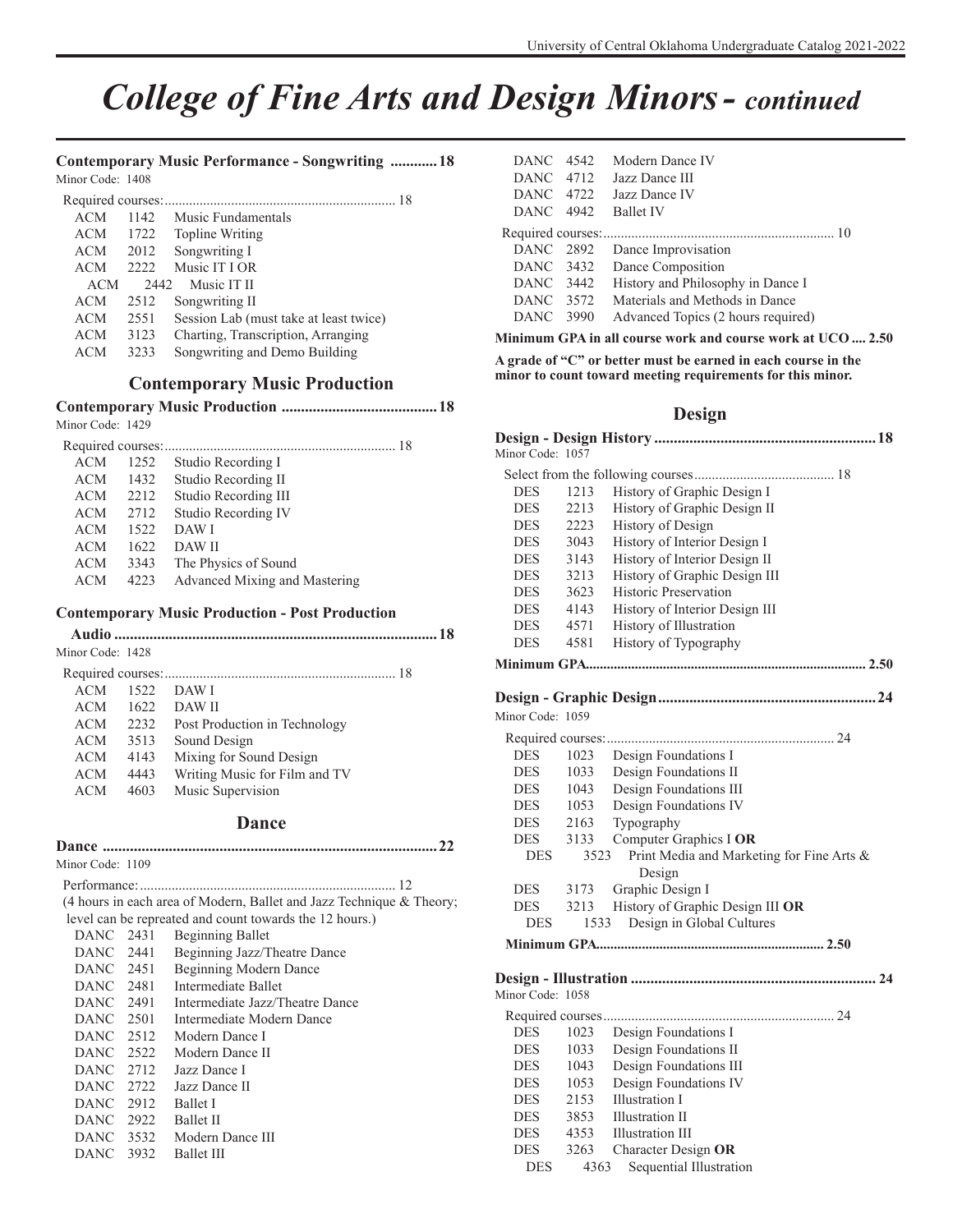## *College of Fine Arts and Design Minors- continued*

#### **Music**

| Minor Code: 1079          |      |                                                                      |
|---------------------------|------|----------------------------------------------------------------------|
|                           |      |                                                                      |
|                           |      |                                                                      |
|                           |      |                                                                      |
|                           |      |                                                                      |
|                           |      |                                                                      |
|                           |      |                                                                      |
|                           |      |                                                                      |
|                           |      |                                                                      |
|                           |      |                                                                      |
| Minor Code: 1074          |      |                                                                      |
|                           |      |                                                                      |
| MPER 1121                 |      | Keyboard Sight Reading                                               |
| <b>MPER</b> 1521          |      | Collaborative Piano I                                                |
| MPER 2521<br>MPER 2781    |      | Collaborative Piano II                                               |
|                           |      | Piano Ensemble                                                       |
| MPER 2971                 |      | Keyboard Functional Skills                                           |
| <b>MPER</b> 4521          |      | Collaborative Piano III                                              |
|                           |      |                                                                      |
|                           |      |                                                                      |
|                           |      | Chosen from MPER courses in chamber music                            |
|                           |      |                                                                      |
| MPER 4821                 |      | Collaborative Piano Recital                                          |
| MUS                       | 3281 | Singing Diction Seminar(must be taken two times)                     |
| MUS 4722                  |      | Collaborative Piano Literature                                       |
|                           |      | (must be taken 2 times)                                              |
|                           |      |                                                                      |
|                           |      | A minimum grade of "C" must be earned in each course in the minor to |
| meet degree requirements. |      |                                                                      |
|                           |      |                                                                      |
| Minor Code: 1075          |      |                                                                      |
|                           |      |                                                                      |
| MPER                      | 3020 | Applied Music (Composition)(8 hours)                                 |
| MPER                      | 3811 | Junior Recital (must consist entirely of works by<br>the student.)   |
| <b>MUS</b>                | 3162 | Instrumentation and Arranging                                        |
| <b>MUS</b>                | 3232 | <b>Structural Analysis</b>                                           |

|       | *It is strongly recommended that MUS 3322 be taken as early as possible. |
|-------|--------------------------------------------------------------------------|
|       | MUS 3731 Music Technology                                                |
| MUS   | 3362 Tonal Counterpoint                                                  |
| MUS   | 3322 Music Composition *                                                 |
| IVLOO | $J2J2$ Du actural Aliarysis                                              |

| Minor Code: 1099 |                                   |
|------------------|-----------------------------------|
|                  | MUS 4793 History of Performance   |
|                  |                                   |
|                  | Selected from the following:      |
|                  | MUS 4313 Music Research & Methods |
|                  | MUS 4373 Classical Era Music      |

| <b>MUS</b>       | 4383          | Baroque Music                                                   |  |  |
|------------------|---------------|-----------------------------------------------------------------|--|--|
| MUS              | 4763          | History of Instruments                                          |  |  |
| <b>MUS</b>       | 4930          | Individual Study in Music (2-3 hours)                           |  |  |
|                  |               |                                                                 |  |  |
| <b>MPER</b> 4000 |               | Applied Music (2 semesters)                                     |  |  |
|                  |               |                                                                 |  |  |
|                  |               | *MPER 4481 Collegium Musicum (4 semesters)*                     |  |  |
|                  |               | *Upon demonstrated need 1 hour of MPER 3000 level Chamber Music |  |  |
|                  |               | may be substituted with prior approval by the advisor.          |  |  |
|                  |               |                                                                 |  |  |
|                  |               |                                                                 |  |  |
| Minor Code: 1078 |               |                                                                 |  |  |
|                  |               |                                                                 |  |  |
| <b>MUS</b>       |               | 1143 Music Theory I                                             |  |  |
| <b>MUS</b>       | 1151          | Aural Skills I                                                  |  |  |
|                  |               | MUS 1183 Music Theory II                                        |  |  |
|                  |               | MUS 1161 Aural Skills II                                        |  |  |
| MUS 2633         |               | Jazz History                                                    |  |  |
| MPER 3341        |               | Jazz Ensemble (must take four times)                            |  |  |
| <b>MUS</b>       | 3562          | Jazz Theory & Analysis 1                                        |  |  |
|                  | Applied Music |                                                                 |  |  |
| <b>MPER</b>      | 1000          | Applied Jazz Piano (1 hour)                                     |  |  |
| <b>MPER</b>      | 2000          | Applied Jazz Improvisation (1 hour)                             |  |  |
| MPER             | 3020          | Applied Jazz Improvisation (1 hour)                             |  |  |
| <b>MPER</b>      |               | Applied Instrumental/Voice (4 hours)                            |  |  |
|                  |               |                                                                 |  |  |

A minimum grade of "C" must be earned in each course in the minor to meet degree requirements.

|                            |  | 23                                                                                                |
|----------------------------|--|---------------------------------------------------------------------------------------------------|
| Minor Code: 1076           |  |                                                                                                   |
|                            |  |                                                                                                   |
|                            |  | MPER 1121 Keyboard Sight Reading                                                                  |
|                            |  |                                                                                                   |
|                            |  |                                                                                                   |
|                            |  | MUS 1143 Music Theory I                                                                           |
|                            |  | MUS 1183 Music Theory II                                                                          |
|                            |  | MUS 1151 Aural Skills I                                                                           |
|                            |  | MUS 1161 Aural Skills II                                                                          |
|                            |  |                                                                                                   |
|                            |  |                                                                                                   |
| Select from the following: |  |                                                                                                   |
| Major Ensemble             |  |                                                                                                   |
|                            |  | MPER 2781 Piano Ensemble                                                                          |
| Chamber Music              |  |                                                                                                   |
|                            |  |                                                                                                   |
|                            |  | MPER 3811 Junior Recital (Must be concurrently enrolled in<br>2 hours of MPER 3020 Applied Music) |
|                            |  |                                                                                                   |
|                            |  | A minimum grade of "C" must be earned in each course in the minor to                              |

A minimum grade of "C" must be earned in each course in the minor to meet degree requirements.